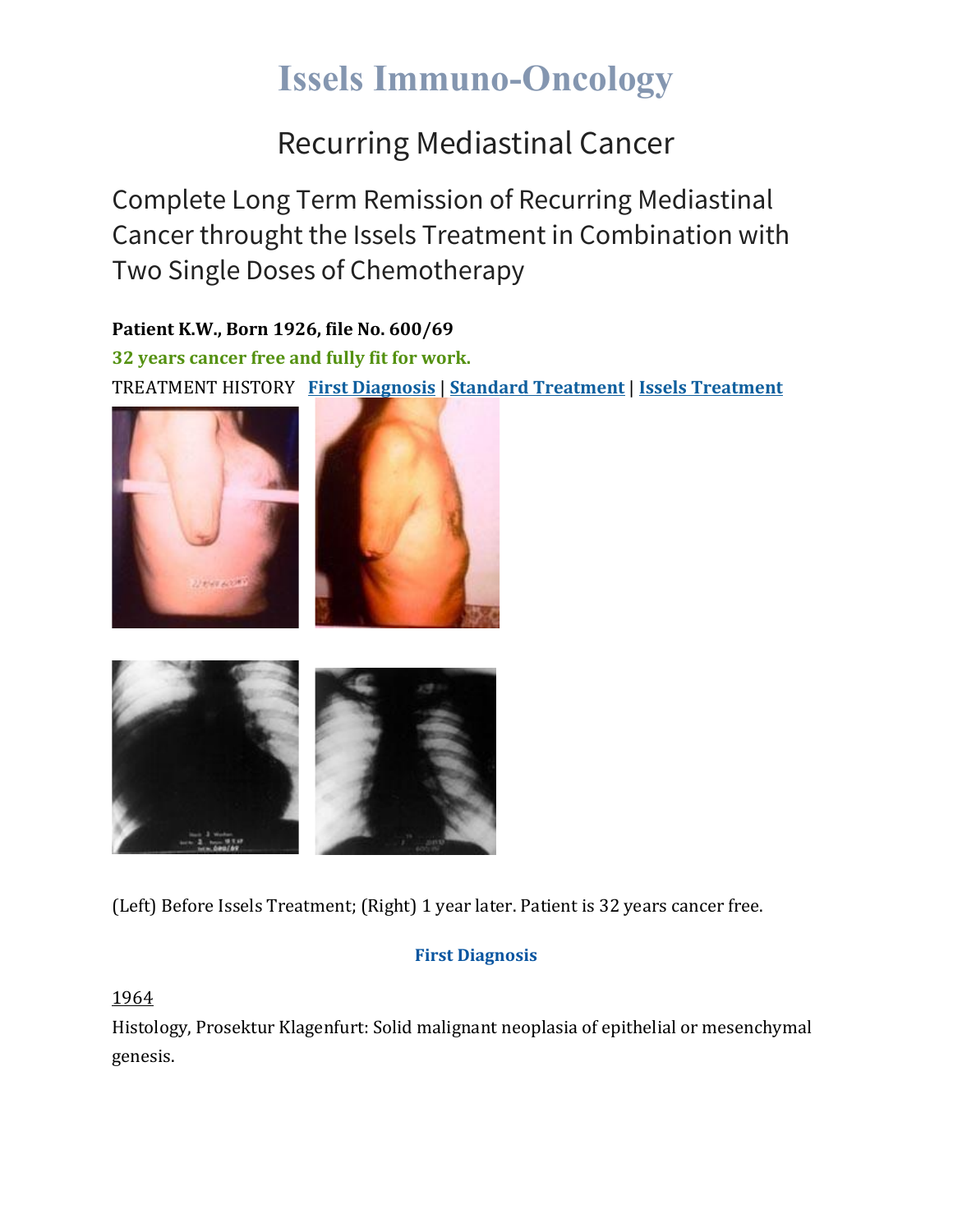## **Issels Immuno-Oncology**

#### **Standard / Conventional Treatment**

November 1964

Surgery

November to December 1964 Radiation and chemotherapy.

1968 Recurrence.

March 1969 2 single doses of chemotherapy. **No remission, but progression.**

#### **Issels Treatment**

August 1969 Admission to Dr. Issels' hospital.

**15 cm high and 27,5 cm wide protrusion of the anterior chest wall.**

Soccerball sized shadow of the right lung.

August to December 1969 15 weeks of Issels Treatment (comprehensive immunotherapy) with two single high doses of Endoxana.

November 1969 Beginning remission.

April 1970 **Complete Remission.**

**Follow-up until 1971**

**32 years cancer free and fully fit for work.**